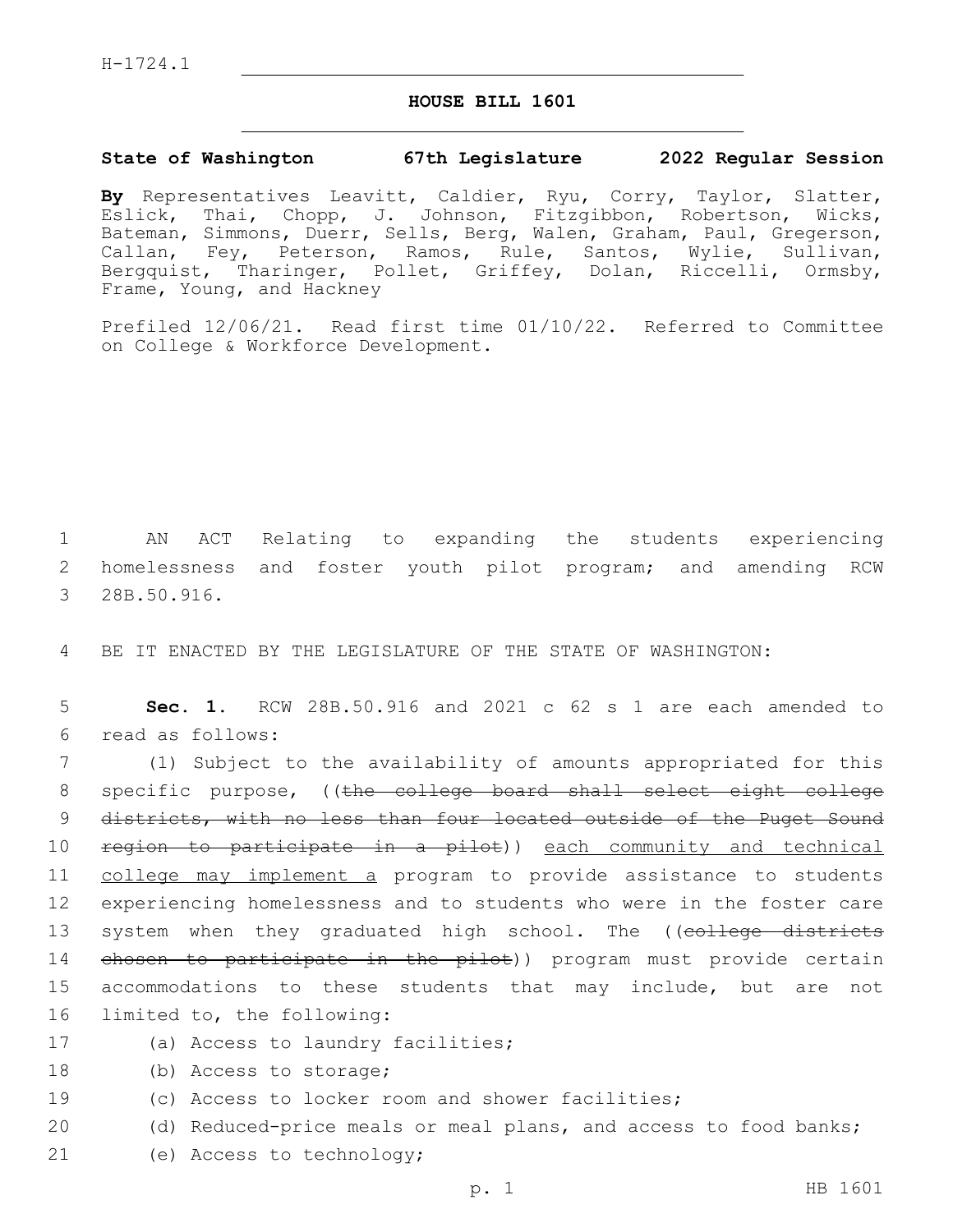1 (f) Access to short-term housing or housing assistance, 2 especially during seasonal breaks; and

(g) Case management services.3

 (2) The ((college districts)) community and technical colleges may also establish plans to develop surplus property for affordable housing to accommodate the needs of students experiencing homelessness and students who were in the foster care system when 8 they graduated high school.

 (3) The ((college districts participating in the pilot program)) community and technical colleges shall leverage existing community 11 resources by making available to students in the ((pilot)) program information that is available for individuals experiencing homelessness, including through not-for-profit organizations, the local housing authority, and the department of commerce's office of 15 homeless youth.

16 (4) The ((college districts participating in the pilot program)) 17 community and technical colleges shall provide a joint report to the 18 appropriate committees of the legislature in accordance with RCW 19 43.01.036 by December 1, 2023, that includes at least the following 20 information:

21 (a) The number of students experiencing homelessness or food 22 insecurity, and the number of former foster care students who were in 23 the foster care system when they graduated high school who ((were 24 attending)) attended a community or technical college ((during the 25 pilot program)). The college board shall coordinate with all of the 26 community and technical colleges to collect voluntary data on how 27 many students experiencing homelessness or food insecurity are 28 attending the community and technical colleges;

29 (b) The number of students assisted by the ((pilot)) program;

30 (c) Strategies for accommodating students experiencing 31 homelessness or food insecurity, and former foster care students; and

32 (d) Legislative recommendations for how students experiencing 33 homelessness or food insecurity, and former foster care students 34 could be better served.

35 (((5) The college districts not selected to participate in the 36 pilot program are:

37 (a) Invited to participate voluntarily; and

38 (b) Encouraged to submit the data required of the pilot program 39 participants under subsection (4) of this section, regardless of 40 participation status.